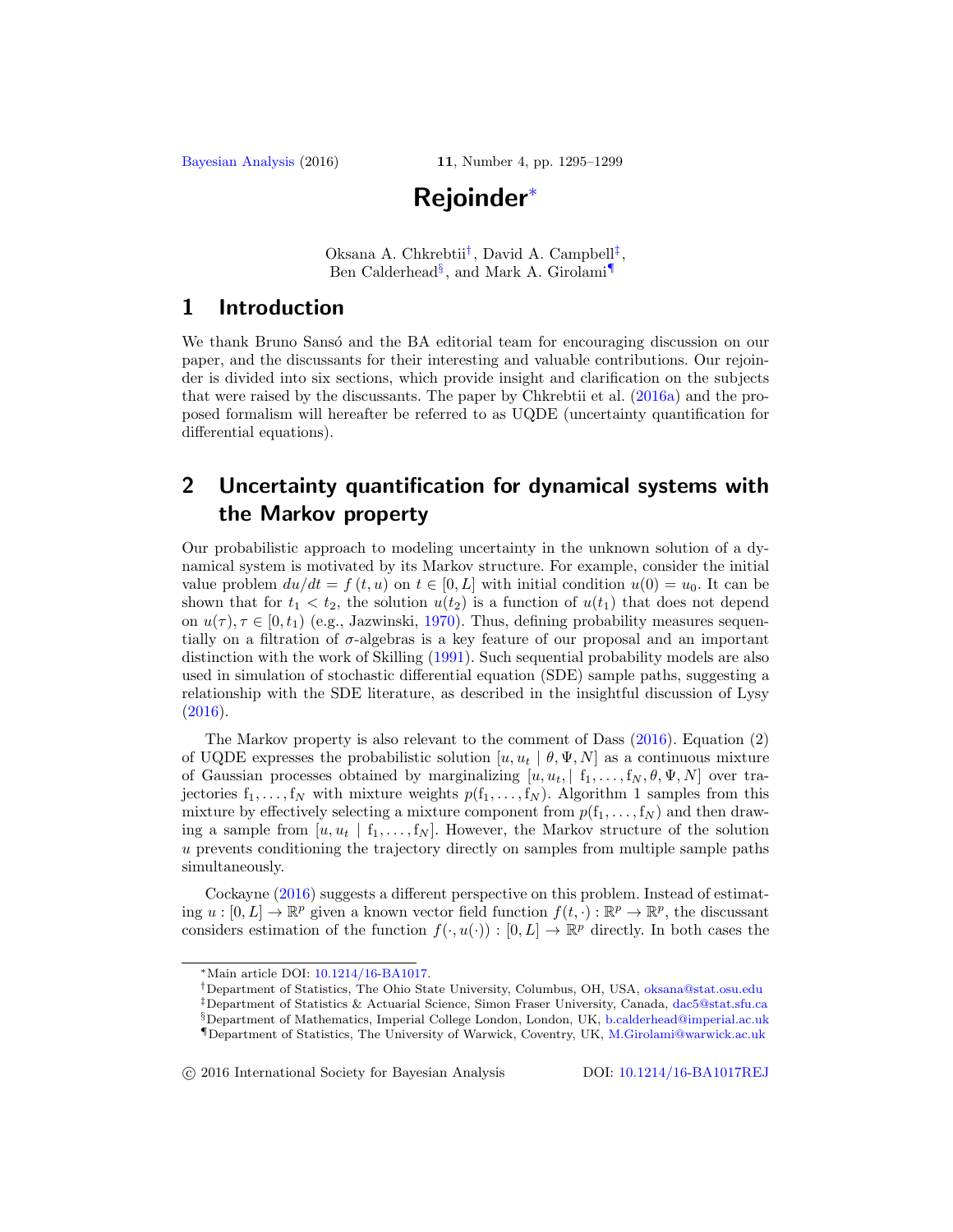Markov structure of  $u$  is inherent in the problem and must be enforced. UQDE does this by defining a probability model for  $u$  on a filtration. The solution is updated by conditioning on a set of sequentially updated model trajectories instead of unrelated samples of the solution at different time points and possibly belonging to different trajectories. In this way, we try to maintain as much of the structural information about u as possible. The inconsistency brought up in the discussion supports our point that neglecting to enforce the Markov property of u by, for example, sampling backwards in time, does not correctly account for the structure of the solution.

# **3 Uncertainty quantification for partial differential equations**

The Markov property also holds for partial differential equations (PDEs) in the temporal input. For this reason, the well-known "forward in time, continuous in space" approach and its probabilistic analogue developed in UQDE are a reasonable choice for modeling both spatial and temporal uncertainty. On the other hand, the example described in Section 5 consists of applying the probabilistic solution technique to the spatially discretized Navier–Stokes equation projected into the Fourier domain, reducing the problem to a large number of coupled ordinary differential equations (ODEs). As suggested by Cockayne [\(2016](#page-4-5)), this of course does not take into account spatial uncertainty, which will be accounted for by a direct probabilistic method, such as the one introduced in Section 5.4 of UQDE.

Full uncertainty quantification for systems governed by PDEs is expected to be very computationally expensive. To overcome this issue, Mallick et al. [\(2016](#page-4-6)) propose a hybrid method that uses a combination of numerical and probabilistic models on different scales. We discuss this strategy in the following section on prior specification.

#### **4 Prior specification**

The discussions of Yoo [\(2016\)](#page-4-5) and Mallick et al. [\(2016\)](#page-4-6) provide an alternative and flexible way of defining the prior process jointly on  $u$  and any partial derivatives via basis expansion with Gaussian priors on the coefficients. Although Gaussian processes can also be written in spectral form, the eigenfunctions of the covariance lack the interpretability of B-spline bases, and are difficult to adapt to different resolutions. Therefore, we believe that this suggestion is promising for modeling spatio-temporal uncertainty in the PDE forward problem.

When Gaussian processes are defined directly, as in UQDE, Briol et al. [\(2016\)](#page-4-5) point out that differentiation is often simpler than integration as a technique of defining covariances over the state, u, and any derivatives. However, in this case, it is not straightforward to choose a covariance corresponding to an anisotropic prior that enforces  $u(0) = u_0$  with probability one. Certainly, in the case of a single input, e.g. ODE boundary value problems, this is not strictly required as boundary conditions can be enforced by conditioning on the known boundary values. However, as pointed out

<span id="page-1-0"></span>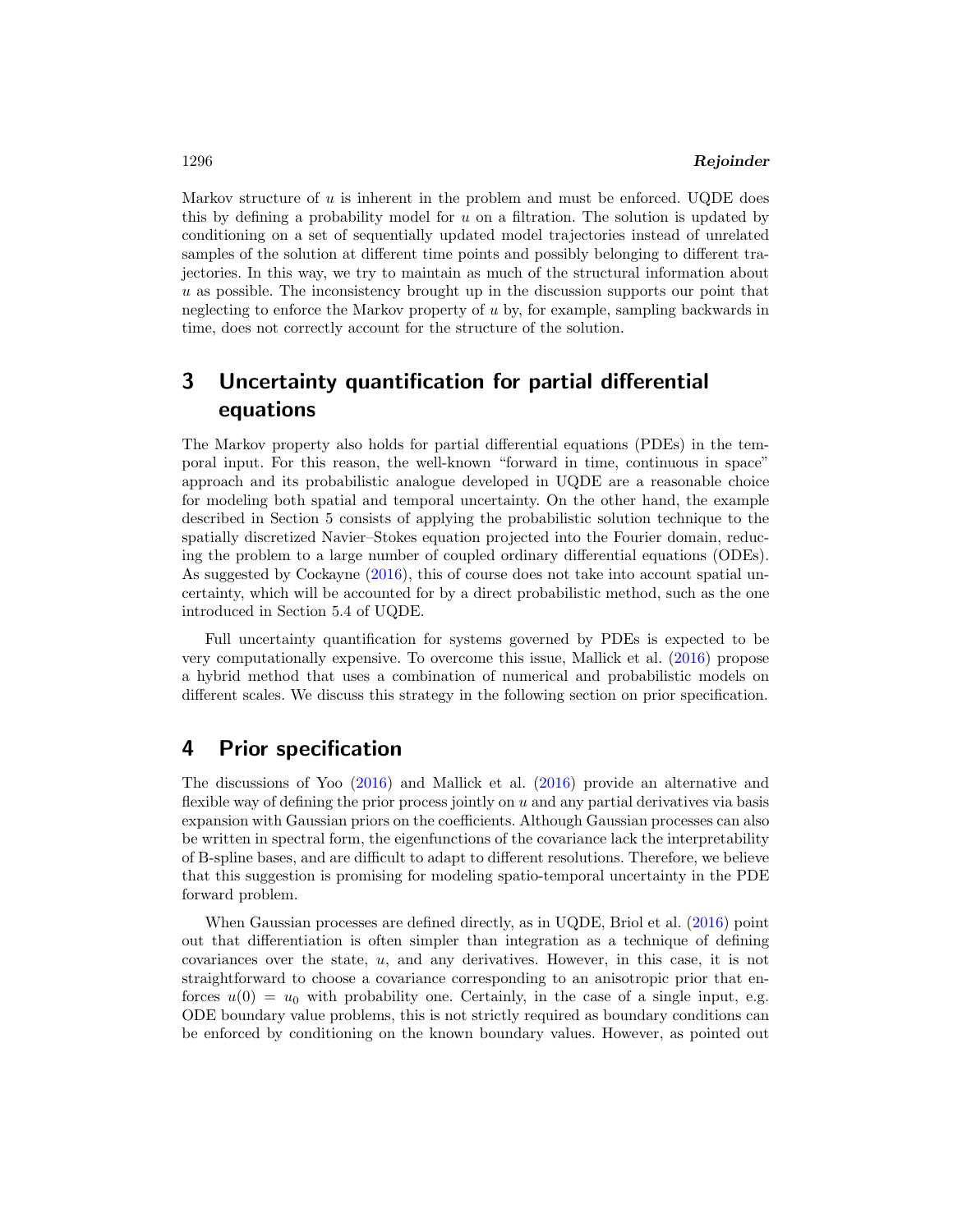<span id="page-2-0"></span>by Briol et al. [\(2016\)](#page-4-5), this technique breaks down for PDE problems with functional boundaries.

### **5 Rate of convergence**

An important advantage of the Bayesian formalism is that it encodes belief given a finite set of "data". However, consistency in the limit is an important feature of any Bayesian approach because it implies that with infinite information, we gain arbitrarily accurate knowledge about the unknown.

Our convergence result applies to the entire stochastic process  $[u | \theta, \Psi, N] = \int [u, \mathbf{f}]$  $\theta$ ,  $\Psi$ , N d**f**, which we term the "probabilistic solution". Therefore, as discussed in Dass [\(2016\)](#page-4-4), the fact that  $C_N \rightarrow 0$  alone is not enough to ensure convergence. In the Supplement (Chkrebtii et al., [2016b\)](#page-4-7) we have shown that the posterior expectation  $E(|u-u^*| | \theta, \Psi, N) = O(h)$  as  $\alpha^{-1}, \lambda \to 0$  under the stated assumptions. Mallick et al. [\(2016\)](#page-4-6) point out that this consistency result corresponds to the accuracy of a numerical solver. Additionally, convergence rates under different grid point distributions are certainly worth studying, as suggested by Yoo [\(2016\)](#page-4-5).

#### **6 Relationship to numerical solvers**

There has been recent interest in characterizing uncertainty associated with a given numerical solver (Schober and Hennig, [2016](#page-4-5)) and in using the output of a numerical solver as information to update a prior distribution on the unknown solution (e.g., Dass, [2016](#page-4-4)). While the ability to take advantage of existing numerical infrastructure is appealing, our objective with UQDE is to show that the Bayesian formalism produces uncertainty quantification naturally without the need for numerical methods. The use of numerical output within a UQ algorithm (e.g., Dass,  $2016$ ) requires the conversion of numerical error bounds to probability statements, and may result in the loss of the functional structure of the error.

Mallick et al. [\(2016](#page-4-6)) suggest an interesting compromise between discrete approximations and probabilistic methods for multiscale models. They propose to recover large-scale "resolved" dynamics numerically, while the uncertainty in the smaller-scale "unresolved" dynamics, which is typically much greater, can be characterized through Gaussian process prior updating. This type of analysis would be applicable to many stiff systems with solutions that have structure at different scales.

Next, we discuss the points made by Briol et al. [\(2016\)](#page-4-5) and Schober and Hennig [\(2016\)](#page-4-5) and give an example of how a special case of UQDE can emulate a numerical method. We agree that analogies between numerical and probabilistic methods can provide insights into both techniques. Thus, the correspondence between methods must be carefully qualified, whether it is agreement in the mean or the rate of convergence (Schober and Hennig, [2016\)](#page-4-5), or simply that the resulting sampling scheme and prior resemble a numerical solver, as with UQDE. Consider, for example, the following UQDE solver, which emulates an explicit first-order Euler scheme. This is constructed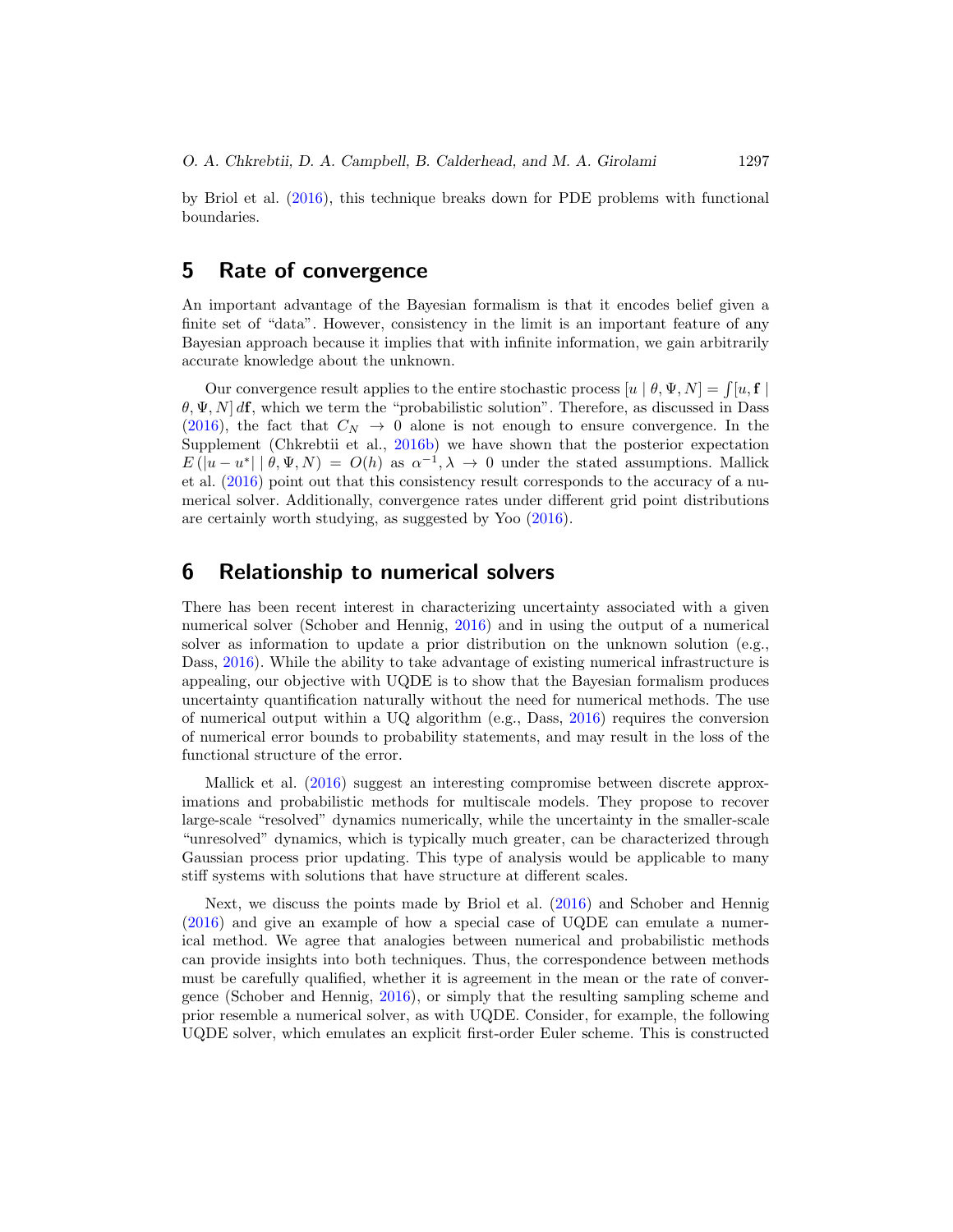<span id="page-3-0"></span>by defining a GP prior on the state with integrated uniform covariance structure and length-scale equal to a single time step. This restricts possible trajectories to piecewise linear functions with derivative discontinuities over the sampling grid. This special case also illustrates the answer for a question of Briol et al. [\(2016\)](#page-4-5) about how to best exploit sparsity of the covariance structures. In this example, the updating problem is reduced to a linear extrapolation at each solver step with a random component with predictive variance.

# **7 Stochastic differential equations**

In an insightful discussion, Lysy [\(2016](#page-4-3)) suggests possible strategies to adapt the UQDE method to the simulation of sample paths with uncertainty quantification for the stochastic differential equation (SDE) (i) initial value problem and (ii) boundary value problem, also called diffusion bridge sampling. Our suggestion is that diffusion bridge sampling could be used to interpolate subsequent model interrogations in method (i) to replace the likelihood,  $p(f_{i+1} | f_i, X_t)$ , which is misspecified for SDEs as suggested in the discussion. For (ii), we suggest incorporating boundary constraints into the prior measure. We agree that uncertainty quantification for SDE model simulation is a promising direction for research and we look forward to more work on this topic.

# **8 Calibration**

One of the goals of UQDE is in addressing posterior undercoverage due to an optimistic view of numerical error (e.g., that it is negligible) in the forward problem. Dass [\(2016\)](#page-4-4) and Mallick et al. [\(2016\)](#page-4-6) pose an important question: is posterior coverage guaranteed in the limit? Intuitively, one would suppose that if the uncertainty quantification in the forward model does not underestimate discretization uncertainty, then this should be the case. However, theoretical studies are needed to confirm this fact. We encourage future investigation of this topic.

Regarding practical aspects of calibration, Dass [\(2016](#page-4-4)) has pointed out that the marginal posterior distribution of the length-scale hyperparameter  $\lambda$  will have support that decreases with the discretization step length. A similar phenomenon is observed in other nonparametric regression problems. This fact requires care in the sampling algorithm. Indeed, our implementation of Algorithm (2) adapts the proposal distribution variance during the burn-in phase to achieve reasonable acceptance rates (e.g. Roberts and Rosenthal, [2009\)](#page-4-8). Additionally, we have noticed that prior hyperparameters in this setting often have complex posterior correlations with model parameters. For this reason, we suggest using and have provided in the Supplement a Parallel Tempering implementation (Geyer, [1991](#page-4-9)) for the calibration problem.

# **9 Conclusion**

We are happy that this paper has generated so much discussion. It is encouraging to see a large number of other methods being put forward, many of which have been cited in